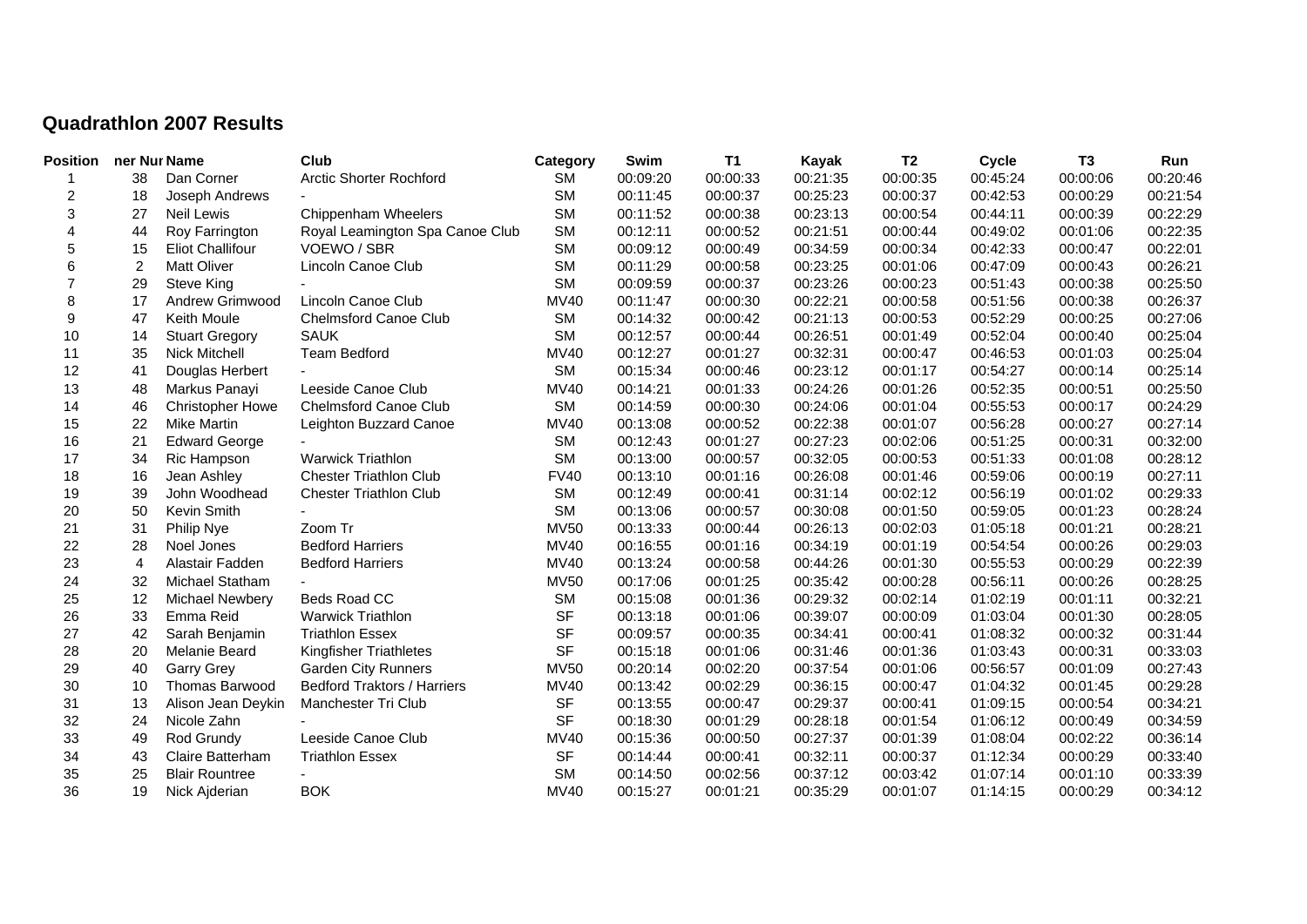| 37 |    | Toni Cientanni |                               | <b>MV40</b> | 00:18:02 | 00:01:49 | 00:35:35 | 00:00:44 | 01:12:21 | 00:01:44 | 00:33:46 |
|----|----|----------------|-------------------------------|-------------|----------|----------|----------|----------|----------|----------|----------|
| 38 | ี  | Claire Longney | $\sim$                        | FV40        | 00:12:41 | 00:03:45 | 00:33:38 | 00:03:08 | 01:20:09 | 00:00:19 | 00:38:28 |
| 39 | 37 | Kate Ashley    | <b>Chester Triathlon Club</b> | <b>FU21</b> | 00:19:39 | 00:01:21 | 00:34:42 | 00:01:11 | 01:16:18 | 00:00:32 | 00:44:39 |
| 40 | 30 | Val Bridges    | Northants Tri                 | <b>FV50</b> | 00:19:20 | 00:01:20 | 00:42:33 | 00:02:10 | 01:21:10 | 00:00:34 | 00:36:45 |
| 41 |    | Pippa Longney  | $\sim$                        | <b>FU21</b> | 00:17:50 | 00:01:02 | 00:42:50 | 00:02:17 | 01:23:19 | 00:00:19 | 00:46:00 |
| 42 |    | Keith Longney  | $\sim$                        | MV40        | 00:17:55 | 00:00:57 | 00:42:50 | 00:02:17 | 01:23:21 | 00:01:08 | 00:45:10 |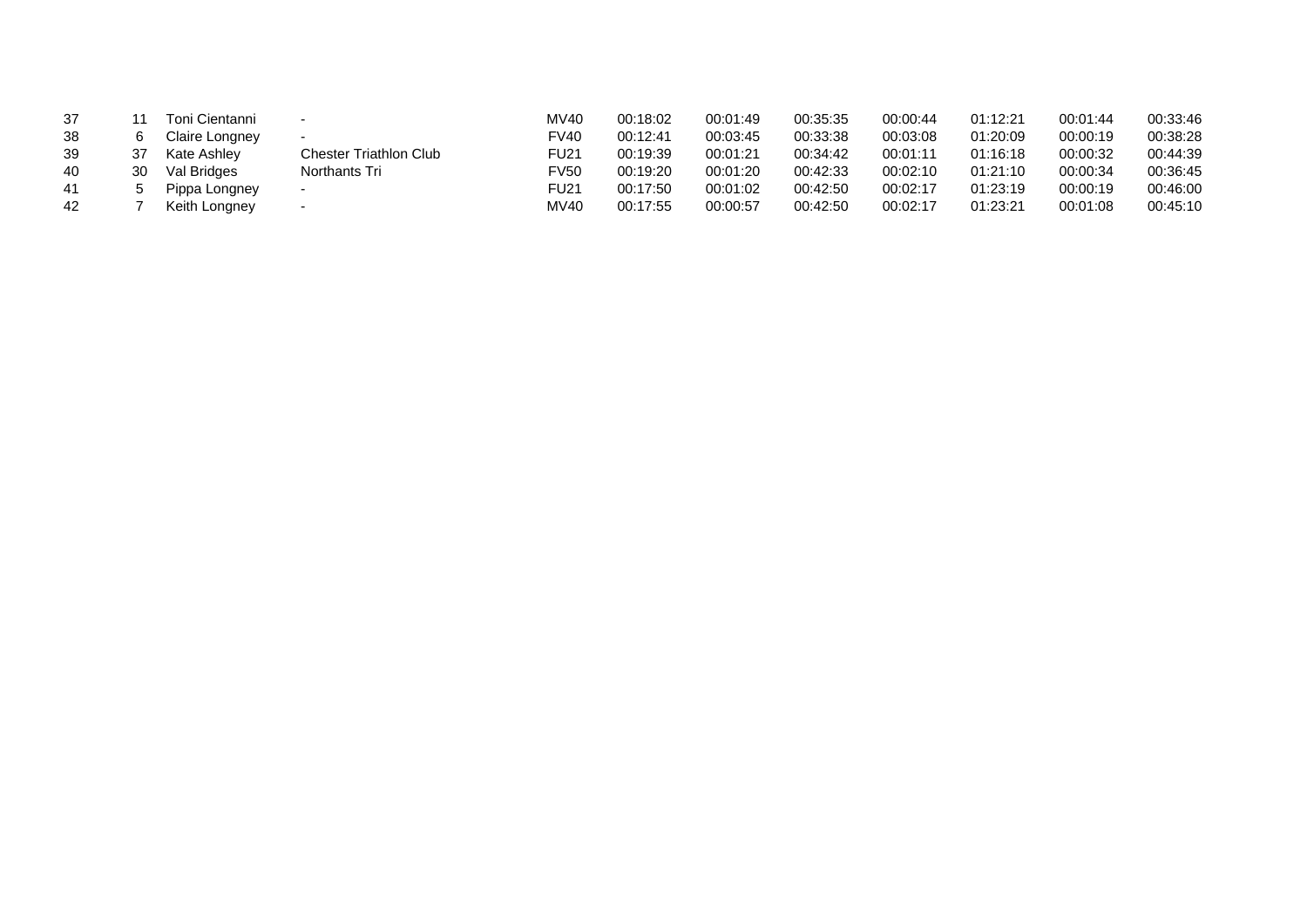**Total** 01:38:19 01:43:38 01:43:56 01:48:21 01:50:55 01:51:11 01:52:36 01:54:47 01:57:20 02:00:09 02:00:12 02:00:44 02:01:02 02:01:18 02:01:54 02:07:35 02:07:48 02:08:56 02:13:50 02:14:53 02:17:33 02:18:12 02:19:19 02:19:43 02:24:21 02:26:19 02:26:42 02:27:03 02:27:23 02:28:58 02:29:30 02:32:11 02:32:22 02:34:56 02:40:43 02:42:20